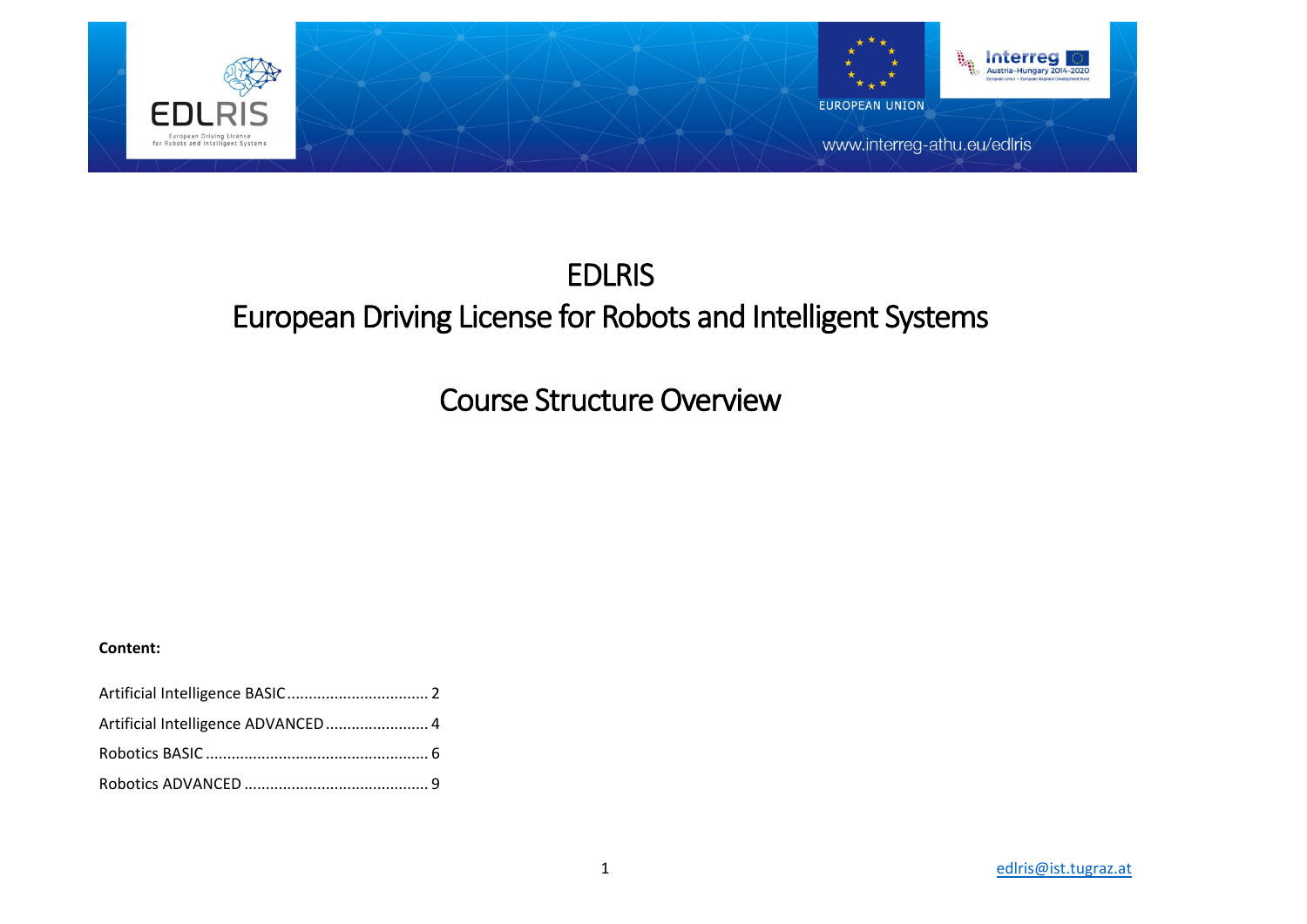

# **Artificial Intelligence BASIC**

#### **Core competences of a graduate:**

- **ab1:** Is able to describe AI, to recognize AI systems and to distinguish AI systems from other concepts and systems.
- **ab2:** Knows the areas of application of AI and their use cases and is aware of the technical, social, ethical and legal implications.
- **ab3:** Is able to formalize a problem and to apply algorithms and data structures to solve this problem.
- **ab4:** Is able to design and practically implement a very simple AI system for a given application.

- **t1:** Is able to select and use an adequate teaching method that meets the student's need for instruction.
- **t2:** Understands and adopts the learner-centered approach of the program.
- **t3:** Is familiar with the assessment criteria of the EDLRIS program.
- **t4:** Is familiar with the online training approach applied in the EDLRIS program.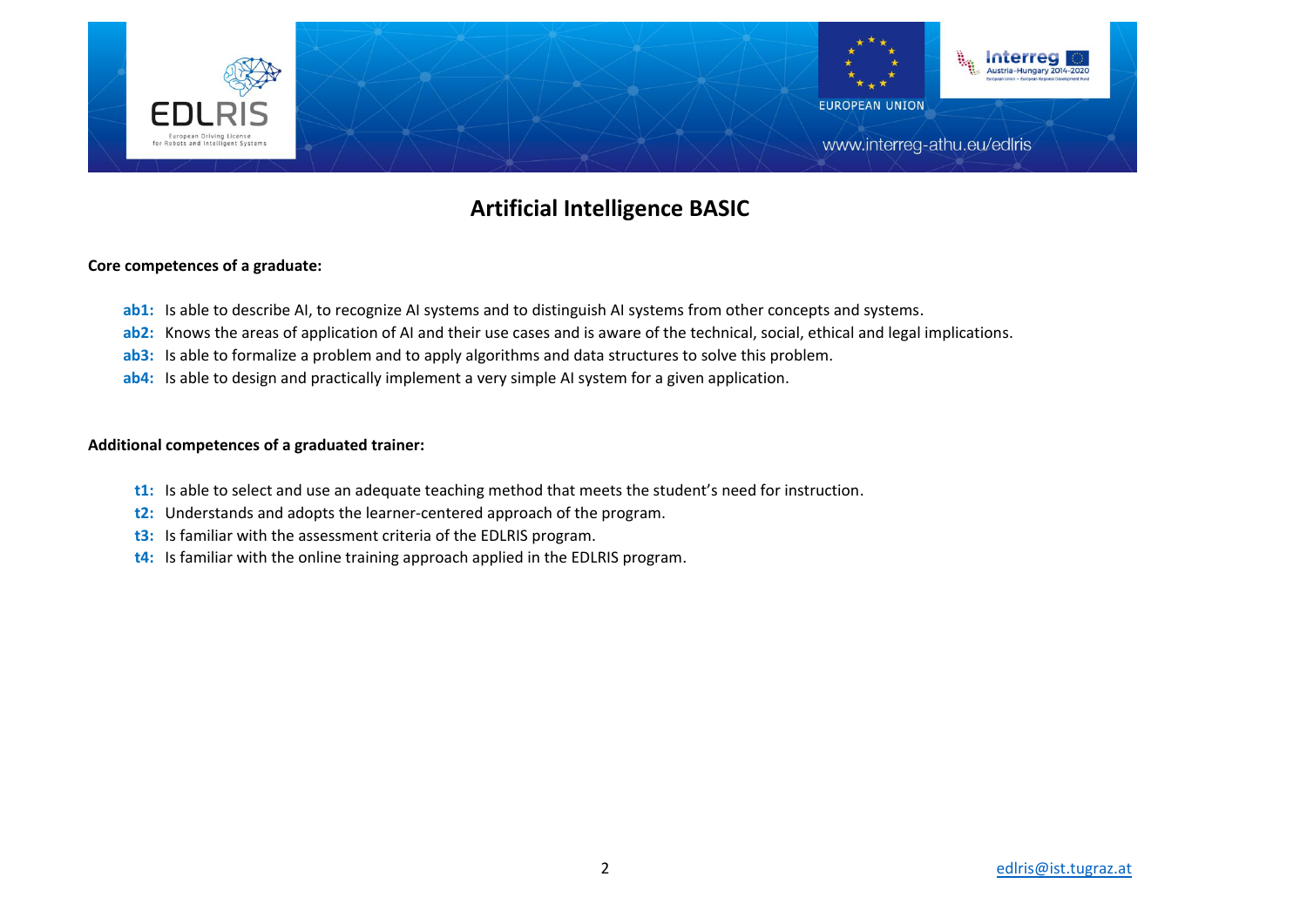

# **Artificial Intelligence BASIC course structure:**

| Face-to-Face (F2F)             | <b>Online</b>    | F <sub>2F</sub>                |                                | <b>Online</b>      | F2F                             |                                 |
|--------------------------------|------------------|--------------------------------|--------------------------------|--------------------|---------------------------------|---------------------------------|
| Day 1                          |                  | Day 2                          | Day3                           |                    | Day 4                           | Day 5                           |
| Getting to know each           | Python online    | Questions and                  | Machine Learning               | Search             | Questions and                   | Project day:                    |
| other.                         | learning course  | answers to online              | ML                             | algorithms         | answers to online               | implement a                     |
| Introduction to                | User Input;      | session.                       | (270 min; ab2, ab3)            | intro:             | session.                        | practical project               |
| EDLRIS.                        | Variables;       | $(20 \text{ min}; \text{ab4})$ |                                |                    | $(20 \text{ min}; \text{ab}3)$  | $(360 \text{ min}; \text{ab4})$ |
| (40 min; t2, t3, t4)           | Data Types and   |                                |                                | Graph and Tree     |                                 |                                 |
| AI Definitions and             | Math;            | Programming and                |                                | Data Structures;   | Problem solving by              |                                 |
| Applications.                  | If/Else;         | Natural Language               |                                | Stack and          | search algorithms:              |                                 |
| (70 min; ab1, ab2)             | Lists;           | <b>Processing NLP</b>          |                                | Queue;             | practical examples.             |                                 |
|                                | Loops;           | (225 min; ab3, ab4)            |                                | <b>Breath-Fist</b> | $(240 \text{ min}; \text{ab}3)$ |                                 |
| Natural Language               | Functions;       |                                |                                | Search;            |                                 |                                 |
| Processing.                    | Libraries;       |                                |                                | Depth-First        |                                 |                                 |
| (125 min; ab1, ab2,            | RegEx;           |                                |                                | Search;            |                                 |                                 |
| ab3)                           |                  |                                |                                | A* Search;         |                                 |                                 |
| Using Logic to Create          |                  | Bot-challenge.                 | CV and ML ethics.              |                    | Search ethics.                  |                                 |
| Meaning                        | (1-2 weeks; ab4) | $(30 \text{ min}; \text{ab4})$ | $(30 \text{ min}; \text{ab2})$ | $(1-2$ weeks;      | $(30 \text{ min}; \text{ab2})$  |                                 |
| (75 min; ab3)                  |                  |                                |                                | ab3)               |                                 |                                 |
| Introduction to                |                  | $NLP -$ ethics.                | Introduction to                |                    | <b>EDRLIS</b> course            |                                 |
| Programming:                   |                  | $(30 \text{ min}; \text{ab2})$ | search                         |                    | reflection and                  |                                 |
| <b>Preparation for Online</b>  |                  |                                | $(30 \text{ min}; \text{ab1})$ |                    | feedback.                       |                                 |
| Sessions                       |                  |                                |                                |                    | $(30 \text{ min}; t1, t2)$      |                                 |
| $(20 \text{ min}; \text{ab4})$ |                  |                                |                                |                    |                                 |                                 |
| Reflection: Teaching           |                  | Computer Vision CV.            | Reflection: Teaching           |                    | Project suggestions             |                                 |
| methods (only                  |                  | (45 min; ab1, ab2,             | methods (only                  |                    | and preparation.                |                                 |
| trainers)                      |                  | ab3)                           | trainers)                      |                    | $(30 \text{ min}; \text{ab4})$  |                                 |
| $(30 \text{ min}; t1, t2)$     |                  |                                | $(30 \text{ min}; t1, t2)$     |                    |                                 |                                 |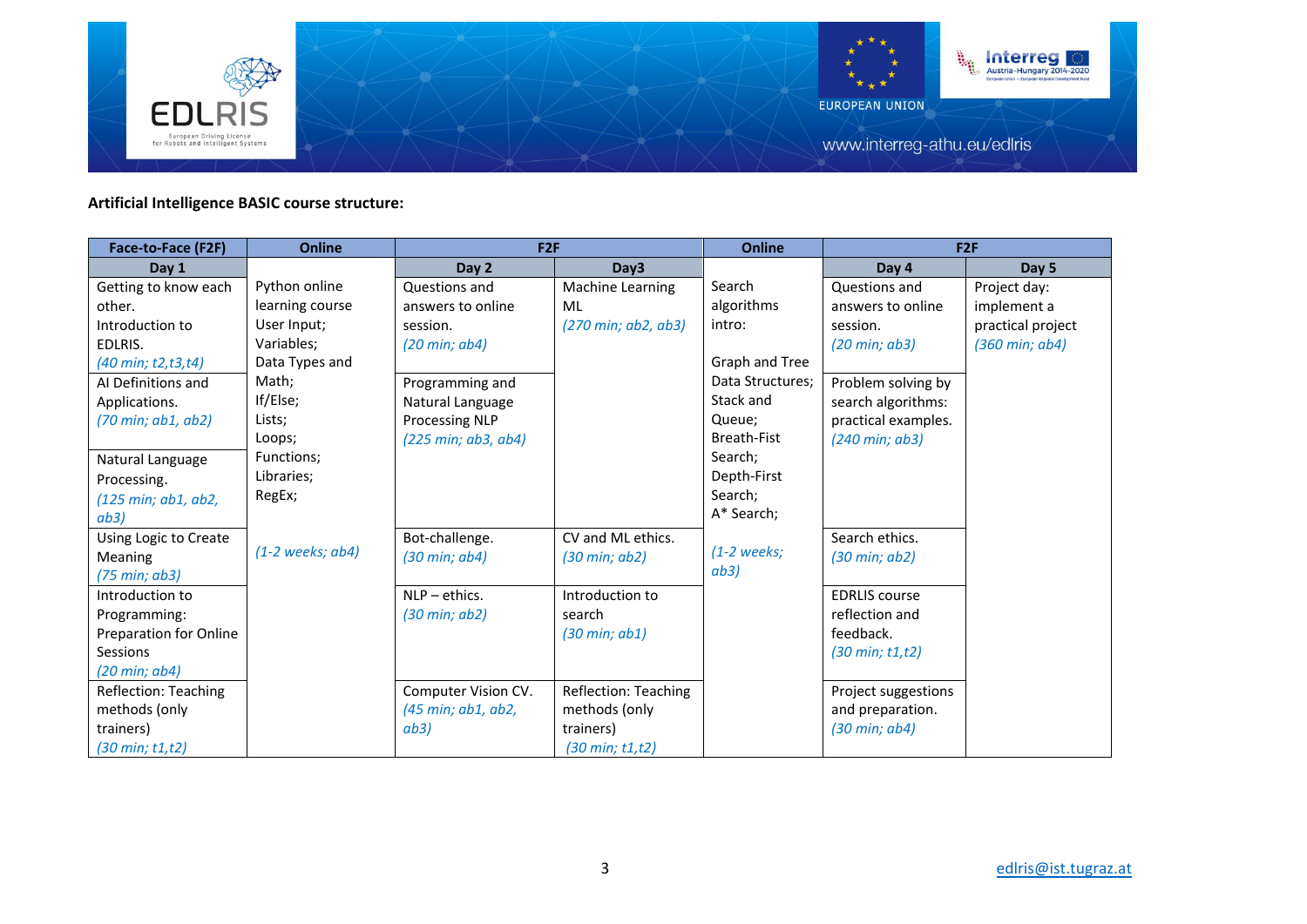

# **Artificial Intelligence ADVANCED**

### **Core competences of a graduate:**

- **aa1:** Is familiar with different AI areas and frameworks and is aware of ethical, social and legal implications of AI systems.
- **aa2:** Masters the required mathematical basics and is able to understand and describe basic AI concepts.
- **aa3:** Is able to describe problems, which require an AI-related solution, in a formal way, and furthermore, is able to efficiently solve those problems by applying adequate algorithms.
- **aa4:** Knows the fundamental properties of problems, representations and algorithms.
- **aa5:** Is able to analyze, configure, maintain and integrate an existing AI tool and is able to systematically design and practically implement an AI system for a given application.

- **t1:** Is able to select and use an adequate teaching method that meets the student's need for instruction.
- **t2:** Understands and adopts the learner-centered approach of the program.
- **t3:** Is familiar with the assessment criteria of the EDLRIS program.
- **t4:** Is familiar with the online training approach applied in the EDLRIS program.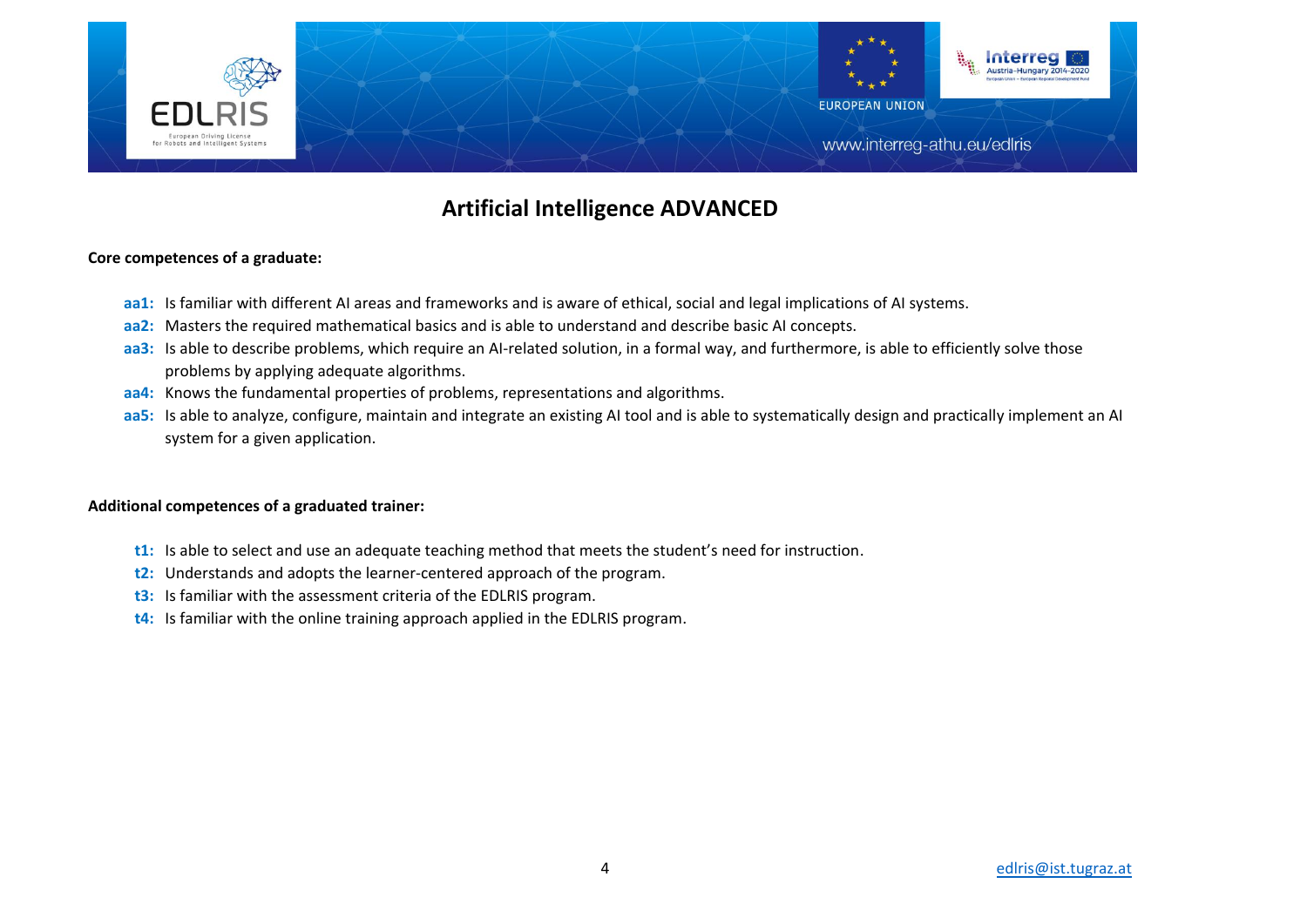

# **Artificial Intelligence ADVANCED course structure:**

| Face-to-Face (F2F)              | Online                | F2F                      |                                                     | Online         | F2F                             |                                             |
|---------------------------------|-----------------------|--------------------------|-----------------------------------------------------|----------------|---------------------------------|---------------------------------------------|
| Day 1                           |                       | Day 2                    | Day3                                                |                | Day 4                           | Day 5                                       |
| Getting to know each            | Recap of required     | Fundamental              | Basic AI concepts -                                 | Most common    | Properties of                   | Project day:                                |
| other.                          | knowledge             | mathematical             | concrete examples:                                  | frameworks for | representations                 | implement a                                 |
| Introduction to                 | coding, data          | concepts                 | Modeling of a                                       | different AI   | and algorithms.                 | practical project                           |
| EDLRIS.                         | structures (graph,    | (90 min; aa2, aa4)       | problem;                                            | areas          | (90 min; aa4)                   | $(270 \text{ min}; \text{ aa}5)$            |
| (40 min; t2, t3, t4)            | tree), time - space   |                          | Problem analysis;                                   | (introduction, |                                 |                                             |
| AI Definitions and              | complexity,           | <b>Basic AI concepts</b> | Problem solving                                     | online         | Most common                     |                                             |
| history of AI                   | common algorithms     | (theory + examples):     | (270 min; aa2, aa3,                                 | examples)      | frameworks for                  |                                             |
| $(45 \text{ min}; \text{aa1})$  | (DFS, BFS)            | Search                   | aa4)                                                |                | different AI areas              |                                             |
|                                 |                       | Declarative              |                                                     | $(1-2$ weeks;  | (questions, F2F)                |                                             |
| Al areas: overview,             | Fundamental           | Data driven              |                                                     | ab1)           | exercises)                      |                                             |
| challenges, questions           | mathematical          | (270 min; aa2,aa4)       |                                                     |                | $(180 \text{ min}; \text{aa1})$ |                                             |
| behind, applications:           | concepts              |                          |                                                     |                |                                 |                                             |
| NLP, CV, ML, KR&R,              |                       |                          |                                                     |                |                                 |                                             |
| planning, common                | AI areas: challenges, |                          |                                                     |                |                                 |                                             |
| sense                           | questions behind,     |                          |                                                     |                |                                 |                                             |
| $(275 \text{ min}; \text{aa1})$ | applications          |                          |                                                     |                |                                 |                                             |
|                                 |                       |                          | Technical, social,                                  |                | Project draft and               | Reflect on the                              |
|                                 | $(1-2$ weeks; aa1,    |                          | economic, ethical                                   |                | preparation.                    | teaching methods<br>used in this course     |
|                                 | aa2, aa4)             |                          | and legal                                           |                | (90 min; aa5)                   |                                             |
|                                 |                       |                          | implications of the                                 |                |                                 | and feedback (only                          |
|                                 |                       |                          | application of AI<br>$(90 \text{ min}; \text{ a1})$ |                |                                 | for trainers)<br>$(90 \text{ min}; t1, t2)$ |
|                                 |                       |                          |                                                     |                |                                 |                                             |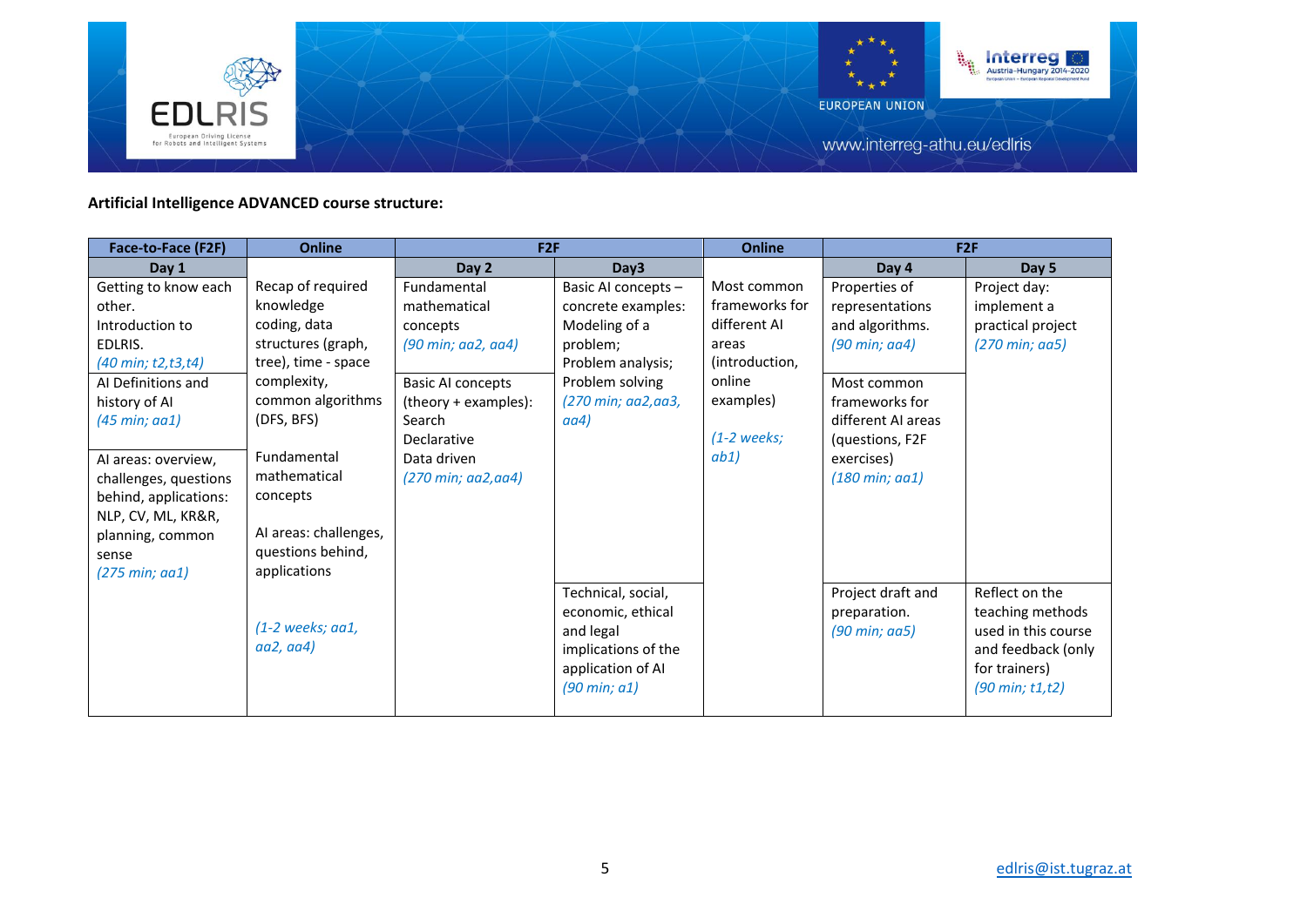

# **Robotics BASIC**

### **Core competences of a graduate:**

- **rb1:** Is familiar with the history, the background, the terminology and the fields of application of robotics and its use-cases and knows about the social, ethical and legal implications.
- **rb2:** Understands the big picture of robot system i.e. the context and the ecosystem where the robot is integrated.
- **rb3:** Understands the potential of robotics and is creative in imagining new scenarios of robotics, like human user interaction.
- **rb4:** Knows and understands the fundamental robotics concepts.
- **rb5:** Knows the components required to implement the fundamental robotics concepts.
- **rb6:** Is able to integrate the components in a robotics system for a simple task.

- **t1:** Is able to select and use an adequate teaching method that meets the student's need for instruction.
- **t2:** Understands and adopts the learner-centered approach of the program.
- **t3:** Is familiar with the assessment criteria of the EDLRIS program.
- **t4:** Is familiar with the online training approach applied in the EDLRIS program.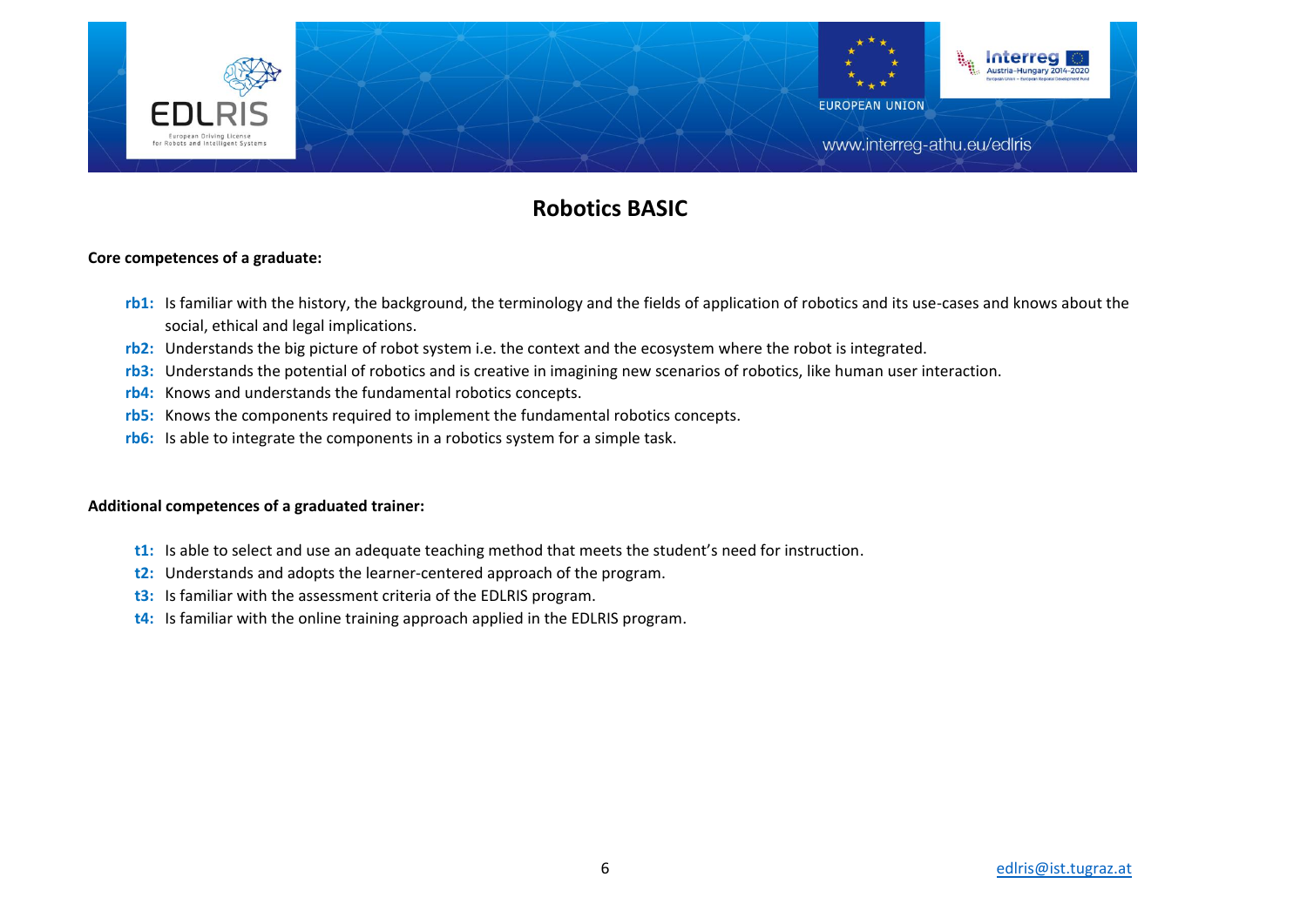

# **Robotics BASIC course structure:**

| Face-to-Face (F2F)                                                                                                                                                            | <b>Online</b>                                                                                                                           | F2F                                                                                                                                                                                                                                                   |                                                                                                                                                                                                       | <b>Online</b>                                                          | F2F                                                                                                             |                                                                                                                                |
|-------------------------------------------------------------------------------------------------------------------------------------------------------------------------------|-----------------------------------------------------------------------------------------------------------------------------------------|-------------------------------------------------------------------------------------------------------------------------------------------------------------------------------------------------------------------------------------------------------|-------------------------------------------------------------------------------------------------------------------------------------------------------------------------------------------------------|------------------------------------------------------------------------|-----------------------------------------------------------------------------------------------------------------|--------------------------------------------------------------------------------------------------------------------------------|
| Day 1                                                                                                                                                                         |                                                                                                                                         | Day 2                                                                                                                                                                                                                                                 | Day3                                                                                                                                                                                                  |                                                                        | Day 4                                                                                                           | Day 5                                                                                                                          |
| Getting to know each                                                                                                                                                          | Each participant                                                                                                                        | Presentation of the                                                                                                                                                                                                                                   | Solve Project 1 (see                                                                                                                                                                                  | Learn the basics                                                       | Participant present                                                                                             | Solve Project 3a)                                                                                                              |
| other.                                                                                                                                                                        | investigates real                                                                                                                       | online investigated                                                                                                                                                                                                                                   | below for project                                                                                                                                                                                     | of Python                                                              | their model                                                                                                     | Solve Project 3b)                                                                                                              |
| Introduction to                                                                                                                                                               | robotics systems                                                                                                                        | examples by each                                                                                                                                                                                                                                      | description) using                                                                                                                                                                                    | programming.                                                           | (flowchart) to the                                                                                              | using Python or EV3                                                                                                            |
| EDLRIS.                                                                                                                                                                       | and identifies its                                                                                                                      | participant, discussion                                                                                                                                                                                                                               | graphical                                                                                                                                                                                             |                                                                        | group, discussion,                                                                                              | $(270 \text{ min}; rb6)$                                                                                                       |
| (45 min; t2, t3, t4)                                                                                                                                                          | robotics                                                                                                                                | and reflection.                                                                                                                                                                                                                                       | programming.                                                                                                                                                                                          | Create a model                                                         | reflection.                                                                                                     |                                                                                                                                |
|                                                                                                                                                                               | components. Then                                                                                                                        | (45 min; rb2)                                                                                                                                                                                                                                         | $(90 \text{ min}; \text{rb6})$                                                                                                                                                                        | of a robot using                                                       | $(90 \text{ min}; \text{rb4})$                                                                                  |                                                                                                                                |
| History, terminology,<br>applications and use<br>cases of robotics.<br>$(45 \text{ min}; \text{rb1})$<br>Ethics, social and legal<br>implications.<br>$(45 \text{ min}; rb1)$ | she/he prepares at<br>least on example<br>which will then be<br>presented and<br>discussed in Day 2.<br>$(1-2$ weeks; rb1, rb2,<br>rb3) | Open innovation:<br>new applications,<br>markets, innovative<br>ideas, future robotics<br>applications, blended<br>society $-$ HRI<br>$(180 \text{ min}; rb3)$<br>Construct a simple<br>mobile robot (without<br>sensors).<br>(45 min; rb2, rb4, rb5) | Introduction to text-<br>based programming<br>(Python for EV3).<br>$(90 \text{ min}; rb6)$<br>Solve Project 1 using<br>text-based<br>programming<br>Python for EV3.<br>$(90 \text{ min}; \text{rb6})$ | flowchart<br>design (sense-<br>plan-act.<br>$(1-2$ weeks; rb4,<br>rb6) | Solve Project 2a)<br>Solve Project 2b)<br>using Python or<br>EV <sub>3</sub><br>$(270 \text{ min}; \text{rb6})$ | Solve a free project<br>(optional for gifted<br>participants)<br>$(90 \text{ min}; rb6)$                                       |
| What is in the box $-$<br>familiarizing with<br>robotics components<br>(225 min; rb1, rb2,<br>rb5)                                                                            |                                                                                                                                         | Introduction to<br>graphical<br>programming (EV3):<br>design simple<br>programs.<br>$(90 \text{ min}; \text{rb1}, \text{rb2}, \text{rb5})$                                                                                                            | How to do modelling<br>(introduction to flow<br>charts and structural<br>models).<br>$(90 \text{ min}; \text{rb4})$                                                                                   |                                                                        |                                                                                                                 | Reflect on the<br>teaching methods<br>used in this course<br>and feedback (only<br>for trainers)<br>$(90 \text{ min}; t1, t2)$ |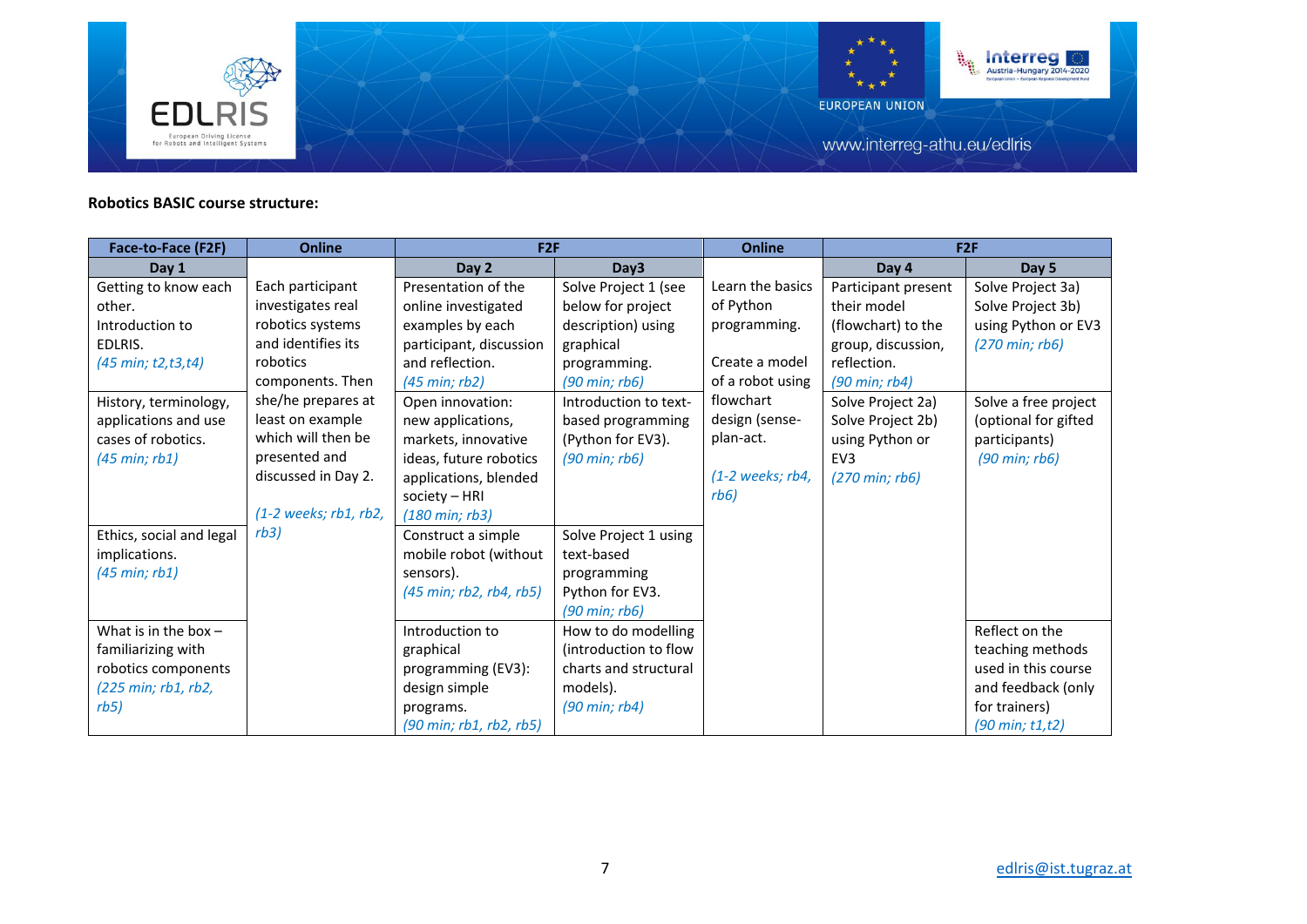

#### **Robotics Basic Project 1:**

Standard Lego robot without sensors (no feedback; participants should realize that without any sensing/feedback the distance varies at each run):

- The robot drives with fixed speed and time towards a traffic light;
- The incline of the way is changed (e.g. by using a ramp)

#### **Robotics Basic Project 2:**

#### **Project 2a:**

Standard Lego robot with color sensor facing down (sensor feedback):

The robot drives forward and reads the 'traffic lights' from colored spots (red, green, yellow) and reacts accordingly.

#### **Project 2b:**

Standard Lego robot with color sensor and light sensor facing down (sensor feedback):

The robot drives along a path (line follower) and reads the 'traffic lights' from colored spots (red, green, yellow) and reacts accordingly.

#### **Robotics Basic Project 3:**

#### **Project 3a:**

Line-Follower Lego robot with color sensor and light sensor facing down + obstacle detection (sensor feedback, states):

- The robot drives along a path (line follower) and detects obstacles in front of it;
- The robot avoid obstacle and find again the line.

#### **Project 3b:**

Line-Follower Lego robot with color sensor and light sensor facing down:

- The robot drives along a path (line follower) and detects colored spots at street crossings;
- The robot has to decide to turn right/left/straight according to the color of the spot in order to reach the target destination.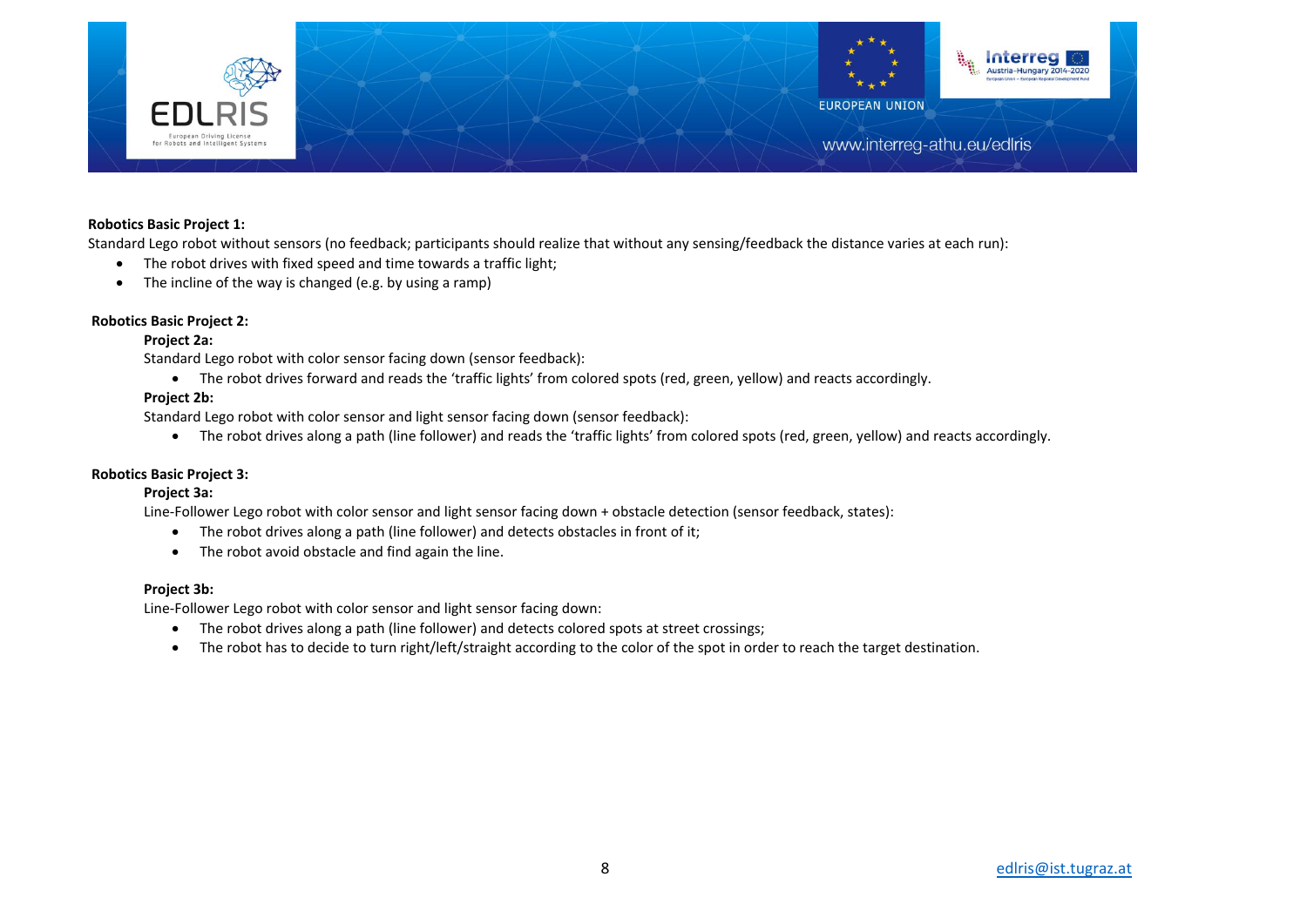

# **Robotics ADVANCED**

### **Core competences of a graduate:**

- **ra1:** Masters the required basics of mathematics, programming and physics.
- **ra2:** Knows about and is able to apply a fundamental systematic engineering approach.
- **ra3:** Is able to design formal models with regard to mechanical, electrical and computational aspects and is capable to model, simulate and design robots.
- **ra4:** Has knowledge of the fundamental mechanical, electronic and algorithmic and computer science concepts and is able to apply appropriate tools and methods required to configure and to implement a robotics system.
- **ra5:** Works with real life equipment (robots).
- **ra6:** Integrates soft skills (ethical and social considerations) in robot design.

- **t1:** Is able to select and use an adequate teaching method that meets the student's need for instruction.
- **t2:** Understands and adopts the learner-centered approach of the program.
- **t3:** Is familiar with the assessment criteria of the EDLRIS program.
- **t4:** Is familiar with the online training approach applied in the EDLRIS program.